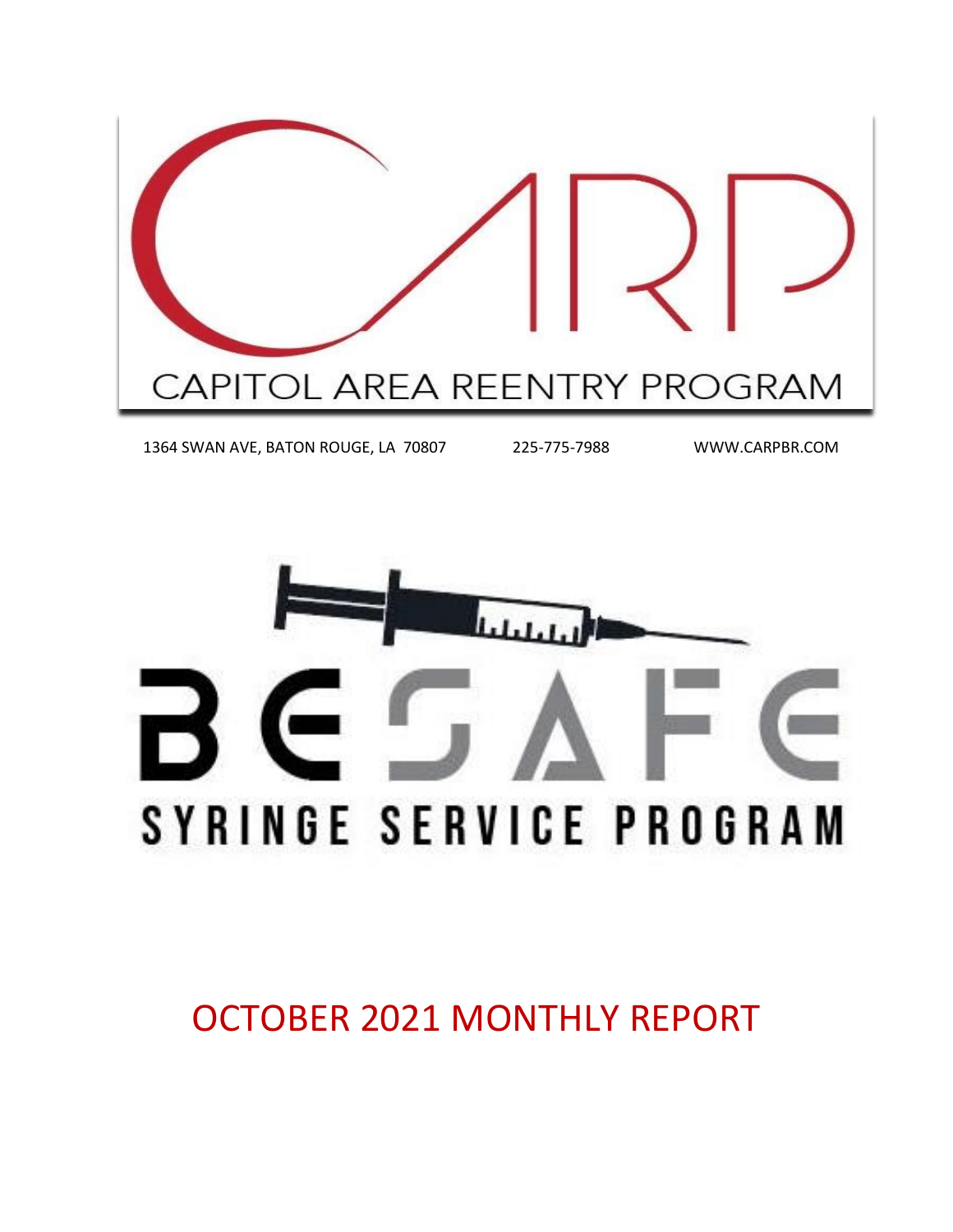

### OCTOBER 2021









| Male:   | 505 | $18-35$ : | 453 | White:    | 815 |
|---------|-----|-----------|-----|-----------|-----|
| Female: | 454 | $36-60:$  | 463 | Black:    | 133 |
|         |     | $61+$ :   | 37  | Asian:    | 3   |
|         |     |           |     | Hispanic: | 8   |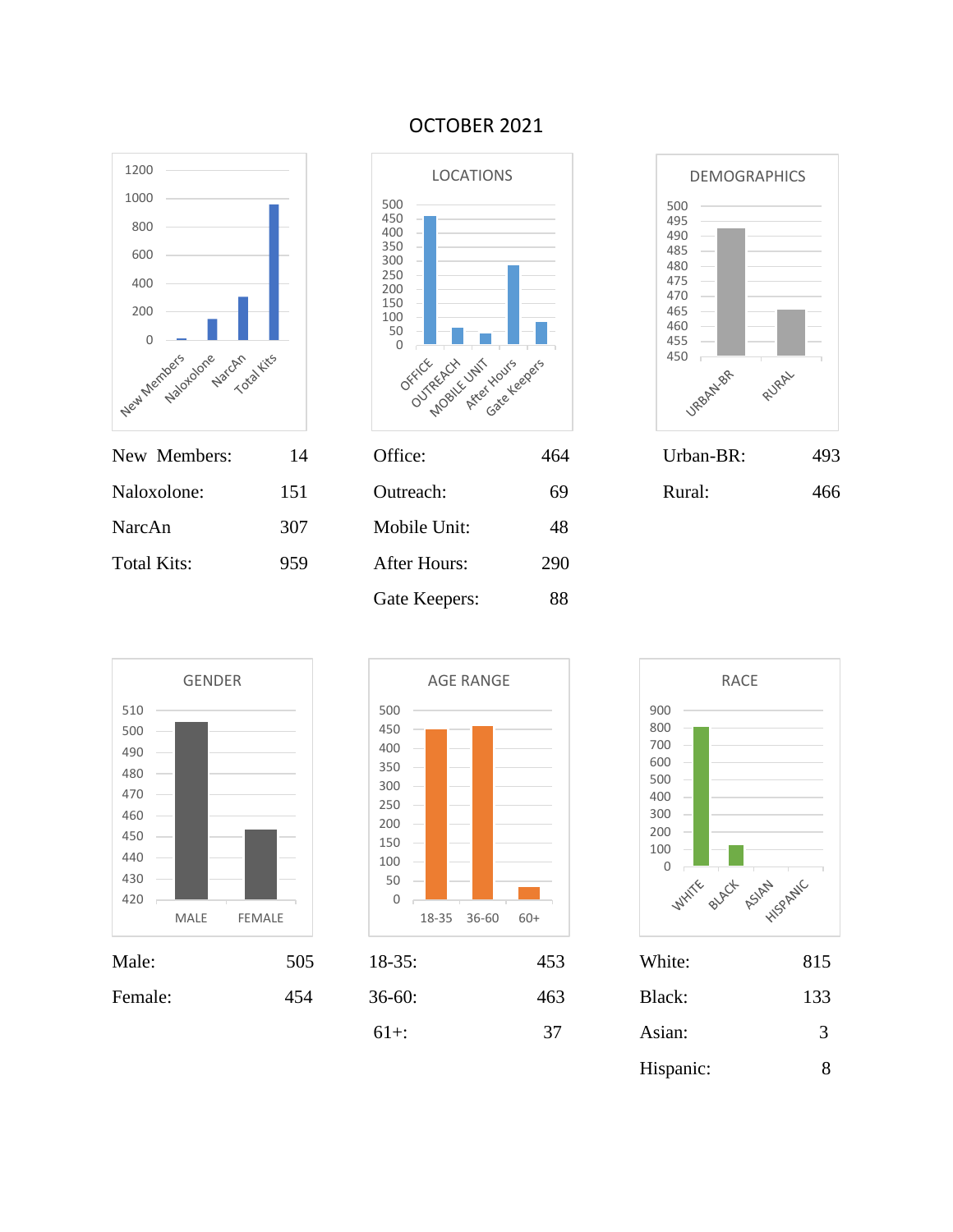### **\*Charts Shows Program Members**

## **Program Members**

**Total | 959** Males | 505 Female | 454 Black | 133 White | 815 Hispanic | 8 Asian  $|3$ Ages 18-35 | 453 Ages 36-60 | 463

Ages 61 and Over | 37

# **Geographical Area**

Urban & Suburban | 493 Rural | 466

### Breakdown by City:

| Abbeville-      | Addis-3       | Albany-1          | Alfords-      |
|-----------------|---------------|-------------------|---------------|
| Aline-2         | Baker-44      | Bayou Goula-      | Beuche-2      |
| Baton Rouge-494 | Blanks-2      | Brusly-3          | Central-28    |
| Clinton-9       | Covington-    | Denham Springs-67 | Ferriday-1    |
| Erwinville-     | Geismar-1     | $Glynn-3$         | Gonzales-32   |
| Gretna-1        | Hammond-1     | Hester-           | Holden-3      |
| Jackson-8       | Jarreau-8     | Kentwood-         | Killian-      |
| Lafayette-      | Lake Charles- | LaPlace-          | Livingston-18 |
| Livonia-9       | Loreauville-1 | Lutcher-1         | Mandeville-1  |
| Maurepas-       | Monroe-       | New Roads-        | New Orleans-  |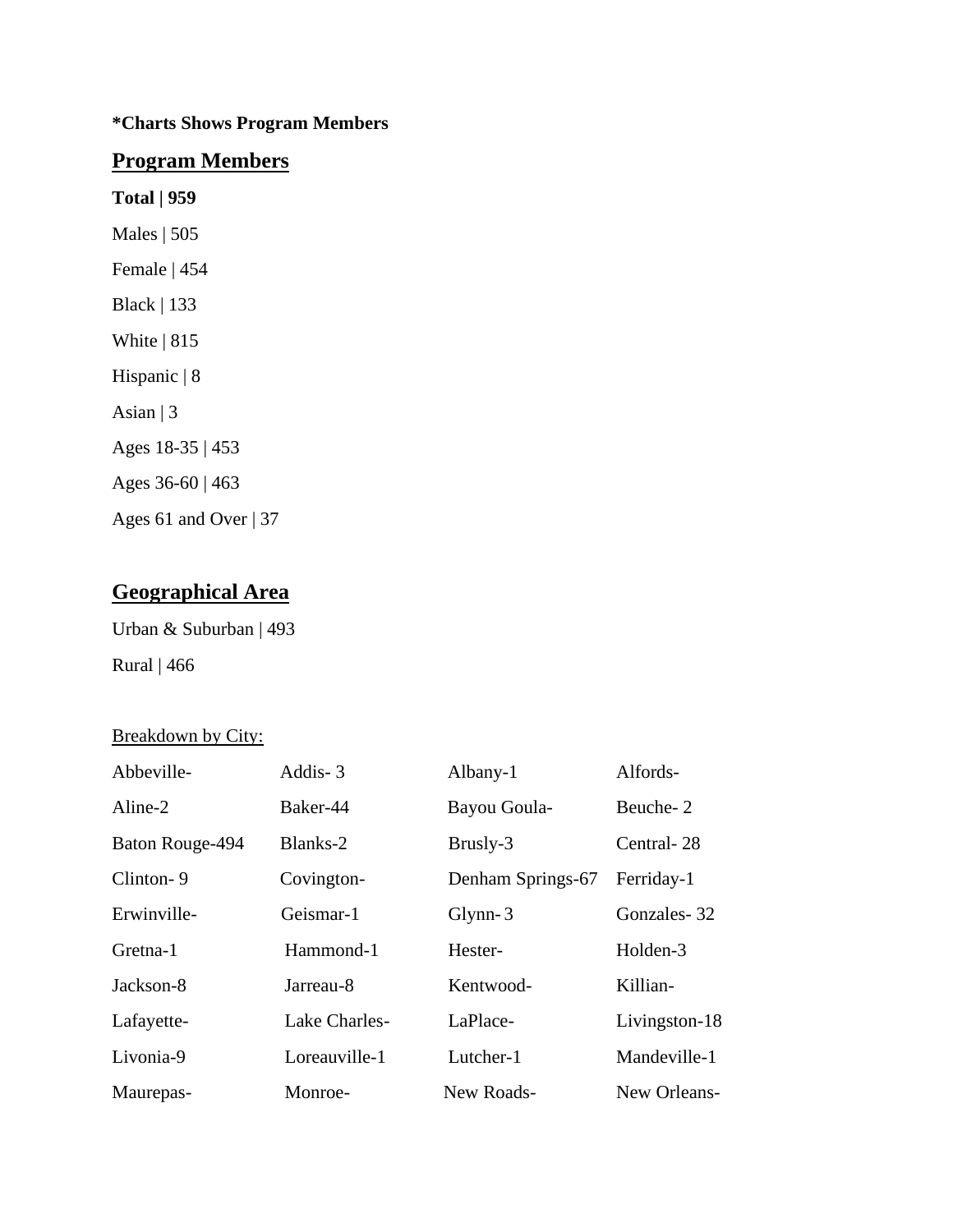| Norwood-2            | $Oscar-1$     | Pine Grove-     | Plaquemine-10     |
|----------------------|---------------|-----------------|-------------------|
| Ponchatoula-         | Port Allen-11 | Prairieville-25 | Ramah-1           |
| Rayne-1              | Rosedale-     | Slaughter-9     | Slidell-1         |
| Sorrento-2           | Springfield-2 | St Amant-51     | St Francisville-1 |
| St Gabriel-4         | Terrebonne-   | Torbert-2       | Varnado-          |
| Ventress-4           | Walker-16     | Watson-29       |                   |
| <b>White Castle-</b> | Zachary-47    | Illinois-       | Michigan-         |
| Mississippi-         | Ohio-         | Texas-1         |                   |

### Baton Rouge by Zip Codes:

| 70801-   | 70802-24 | 70803-   | 70804-2   |
|----------|----------|----------|-----------|
| 70805-46 | 70806-53 | 70807-8  | 70808-23  |
| 70809-72 | 70810-32 | 70811-8  | 70812-11  |
| 70813-   | 70814-7  | 70815-22 | 70816-101 |
| 70817-38 | 70818-28 | 70819-9  | 70820-5   |
| 70821-2  | 70822-   | 70826-   | 70837-    |
| 70874-   | 70891-   |          |           |

# **\*New Members**

Total |14

## **Kits Distributed**

Office | 464 After Hour | 290 Mobile Unit | 48

Outreach | 69 Gate Keeper | 88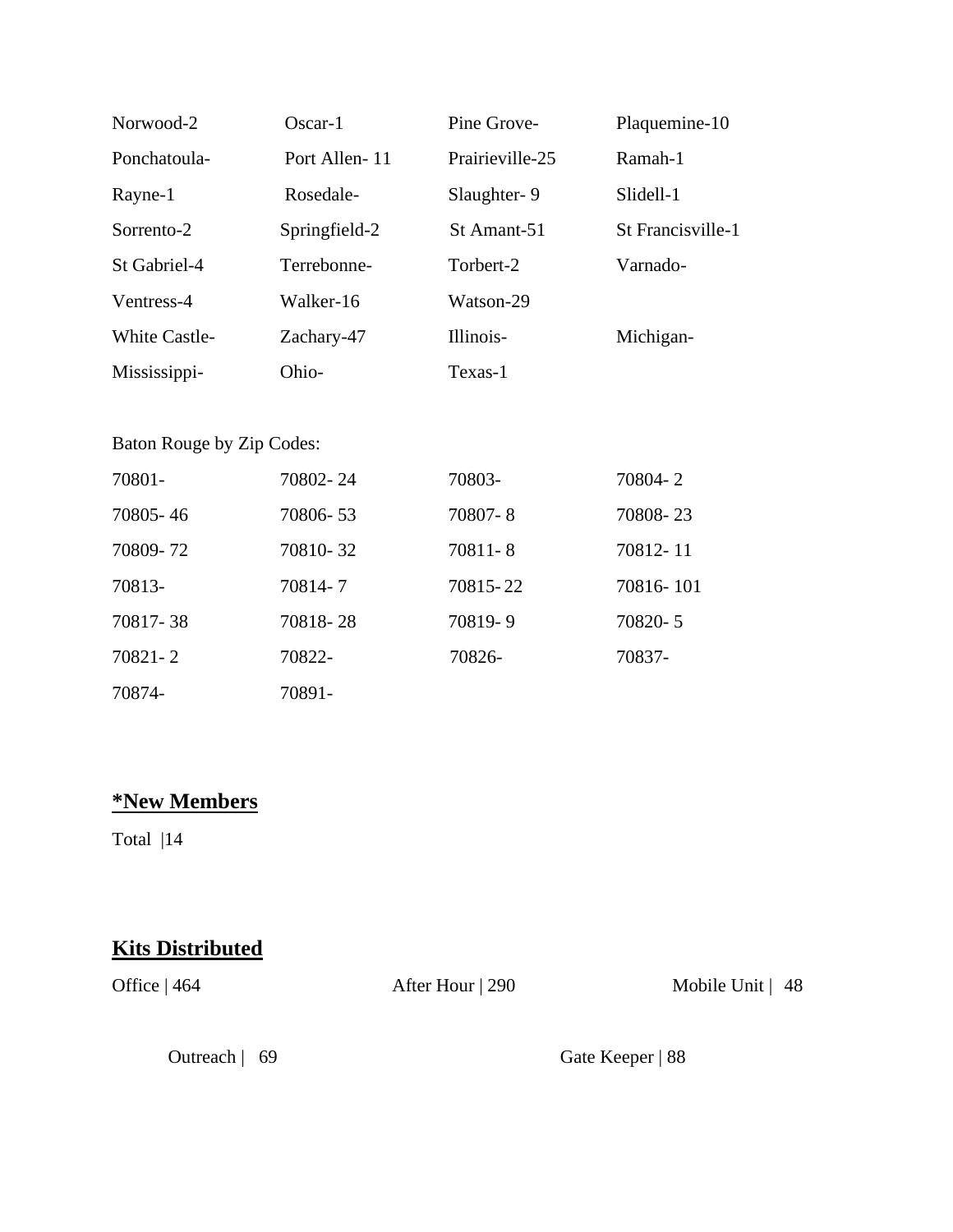# **Narcan Distributed**

Nasal | 307 Injectable | 151

# **WCK (wound care kits)**

2

# **PHK (personal hygiene kits)**

0

# **Condoms Distributed in Field**

4890

|                          | October 2020 | October 2021 |
|--------------------------|--------------|--------------|
| <b>Total Members</b>     | 987          | 959          |
| <b>Total New Members</b> | 17           | 14           |
| <b>Total Urban</b>       | 534          | 493          |
| <b>Total Rural</b>       | 453          | 466          |
| <b>Total Male</b>        | 509          | 505          |
| <b>Total Female</b>      | 478          | 454          |
| <b>Total Black</b>       | 137          | 133          |
| <b>Total White</b>       | 837          | 815          |
| <b>Total Hispanic</b>    | 11           | 8            |
| <b>Total Asian</b>       | 3            | 3            |
| Total Age 18-35          | 431          | 453          |
| Total Age 36-60          | 534          | 463          |
| Total Age 61+            | 21           | 37           |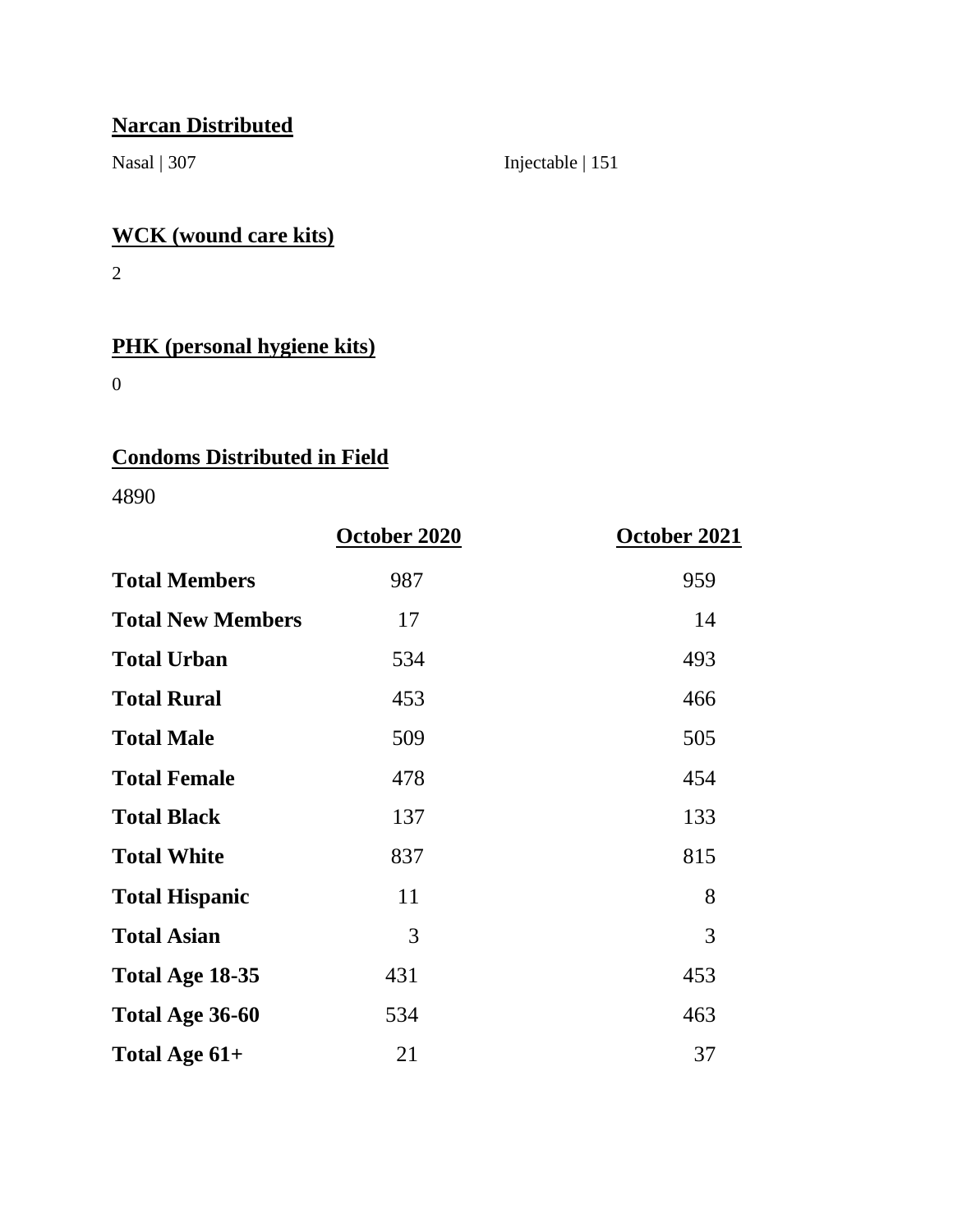## **Intake Forms**

## **17 collected for a total of 283**

## **Gender Identity Sexual Identity**

| Male                | 141 | Straight/Heterosexual | 242 |
|---------------------|-----|-----------------------|-----|
| Female              | 136 | <b>B</b> isexual      | 22  |
| Non-Binary          | 3   | Gay/Lesbian           | 12  |
| <b>Not Answered</b> |     | Other                 | 6   |

| <b>Race Identity</b> |     | <b>Housing</b>  |
|----------------------|-----|-----------------|
| White                | 231 | Stable Ho       |
| Black/AA             | 20  | Family/F        |
| Other                | 12  | Homeless        |
| Asian                | 9   | <b>Not Ansy</b> |
| Hispanic/Latinx      | 4   |                 |
| <b>Not Answered</b>  | 5   |                 |

| White    | 231 | Stable Housing (rent/own) | 179 |
|----------|-----|---------------------------|-----|
| Black/AA | 20  | Family/Friends            | 64  |
| Other    | 12  | Homeless/Shelter          | 38  |
| Asian    | Q   | <b>Not Answered</b>       |     |

| Medicaid/Medicare     | 172 | N <sub>0</sub> | 172 |
|-----------------------|-----|----------------|-----|
| None                  | 53  | Yes            | 91  |
| Private               | 22  | Not Answered   | 9   |
| <b>Not Answered</b>   | 18  |                |     |
| <b>Parents Policy</b> |     |                |     |

## **Health Insurance Been arrested with Paraphernalia**

| N <sub>0</sub>      | 172 |
|---------------------|-----|
| Yes                 | 91  |
| <b>Not Answered</b> |     |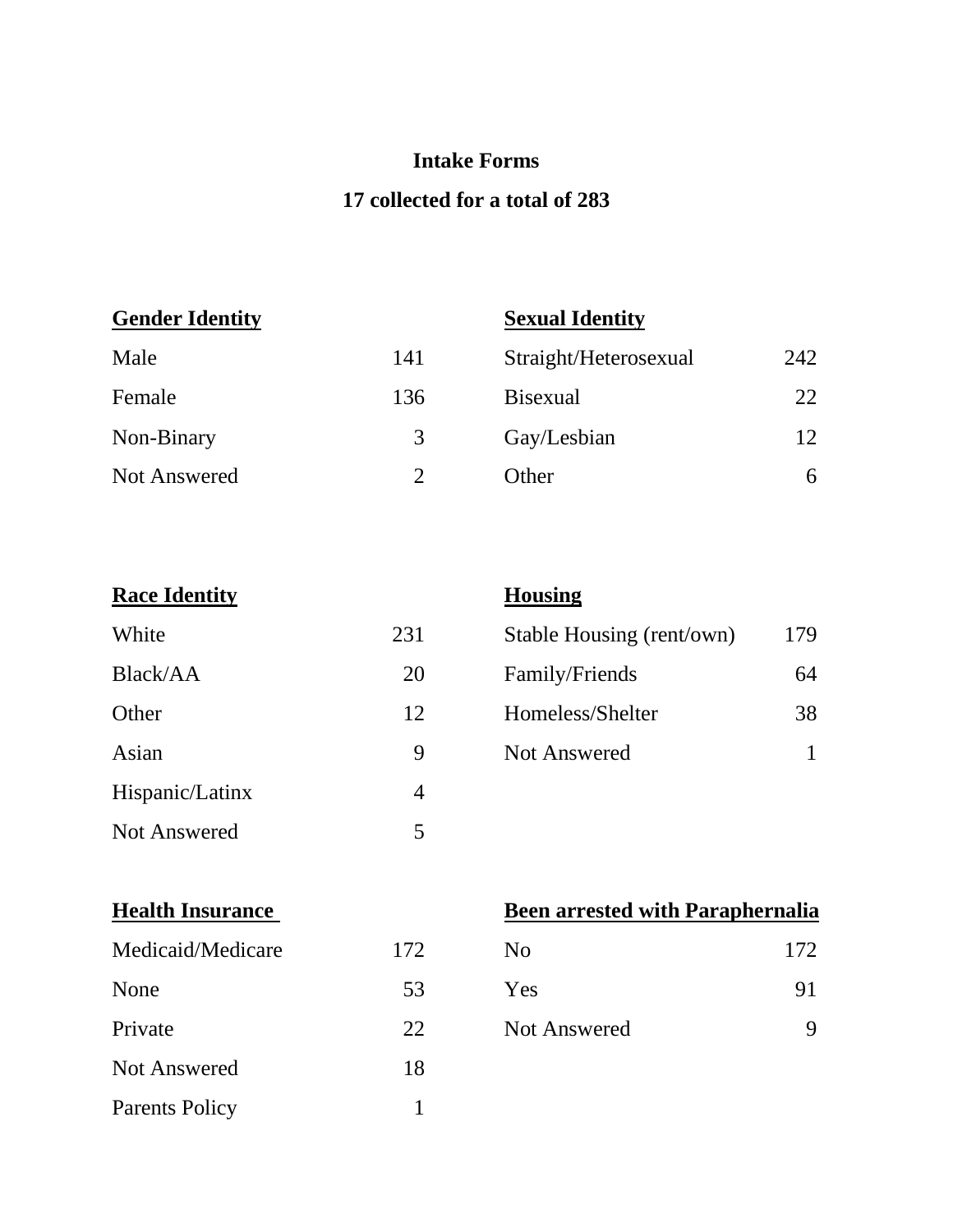| # of people you supply syringes |     |  |
|---------------------------------|-----|--|
| Just Me                         | 159 |  |
| $2$ to 5                        | 97  |  |
| $6$ to 9                        | 16  |  |
| $10+$                           | 5   |  |
| Not Answered                    |     |  |

| # of people you supply syringes |     | # of NarcAn supplied to others |     |
|---------------------------------|-----|--------------------------------|-----|
| Just Me                         | 159 | Just Me                        | 131 |
| 2 to 5                          | 97  | $2$ to 5                       | 106 |
| 6 to 9                          | 16  | Not Answered                   | 20  |
| $10+$                           | 5   | $10+$                          | 12  |
| <b>Not Answered</b>             | 3   | $6$ to 9                       | 12  |

| # of times NarcAn used on self |     | # of times NarcAn used on others |     |
|--------------------------------|-----|----------------------------------|-----|
| <b>Never</b>                   | 153 | 1 to 5                           | 128 |
| $1$ to 5                       | 107 | Never                            | 97  |
| 6 to 10                        | 20  | 6 to 10                          | 43  |
| <b>Not Answered</b>            | Q   | <b>Not Answered</b>              |     |
|                                |     |                                  |     |

| # of times NarcAn used on self |     | # of times NarcAn used on others |     |
|--------------------------------|-----|----------------------------------|-----|
| Never                          | 153 | 1 to 5                           | 128 |
| 1 to $5$                       | 107 | <b>Never</b>                     | 97  |
| 6 to 10                        | 20  | 6 to 10                          | 43  |
| <b>Not Answered</b>            | 9   | Not Answered                     | 11  |
|                                |     | $11+$                            | 3   |

|  | <b>Types of Drugs Injected</b> |  |
|--|--------------------------------|--|
|  |                                |  |

| <b>Types of Drugs Injected</b> |     | Othe    |
|--------------------------------|-----|---------|
| Heroin                         | 136 | Not $A$ |
| All of the above               | 96  | Presc   |
| Meth/Speed                     | 32  | Coml    |
| Other                          | 7   | Subo    |
| Cocaine                        | 5   | Horm    |
| <b>Not Answered</b>            | 5   |         |

| Other drugs used |
|------------------|
|------------------|

| Heroin           | 136 | Not Answered              | 157 |
|------------------|-----|---------------------------|-----|
| All of the above | 96  | <b>Prescription Pills</b> | 60  |
| Meth/Speed       | 32  | Combination               | 36  |
| Other            | 7   | Suboxone/Subutex          | 29  |
| Cocaine          | 5   | Hormones                  |     |
|                  |     |                           |     |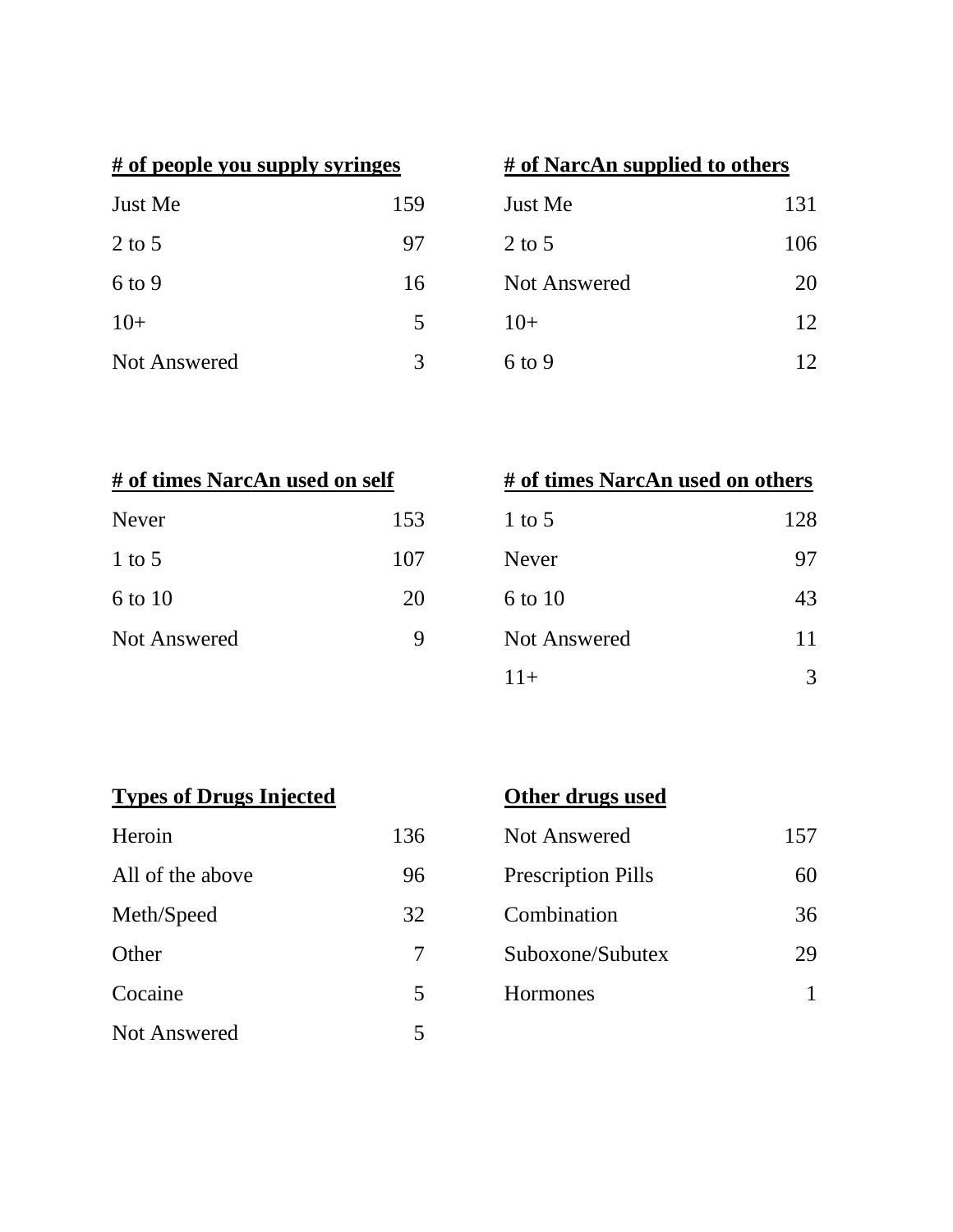| $3$ to 4     | 115 |
|--------------|-----|
| $1$ to $2$   | 65  |
| $5$ to 6     | 64  |
| $7+$         | 29  |
| Not answered | Q   |

# **# of times you inject a day # of syringes you use weekly**

| $3$ to $4$   | 115 | 11 to 20     | 83     |
|--------------|-----|--------------|--------|
| $1$ to $2$   | 65  | 6 to 10      | 83     |
| $5$ to $6$   | 64  | $21+$        | 54     |
| $7+$         | 29  | 1 to 5       | 55     |
| Not answered | 9   | Not Answered | $\tau$ |
|              |     |              |        |

# **How did you start?**

| How often do you frequent us? |  |  |  |
|-------------------------------|--|--|--|
|                               |  |  |  |

| Injury                  | 115            | Weekly              | 62             |
|-------------------------|----------------|---------------------|----------------|
| Not Answered            | 64             | <b>First Time</b>   | 64             |
| Friends                 | 44             | Often               | 41             |
| Pills                   | 35             | <b>Not Answered</b> | 38             |
| Family                  | 10             | Monthly             | 26             |
| Curious                 | 5              | Bi-monthly          | 23             |
| Depression              | 3              | Not Often           | 11             |
| <b>Emotional Stress</b> | $\mathbf{1}$   | Daily               | 6              |
| Fatigue                 | $\mathbf{1}$   | Bi-weekly           | $\overline{4}$ |
| Prison                  | 1              | <b>Second Time</b>  | 5              |
| Disease                 | $\overline{2}$ |                     |                |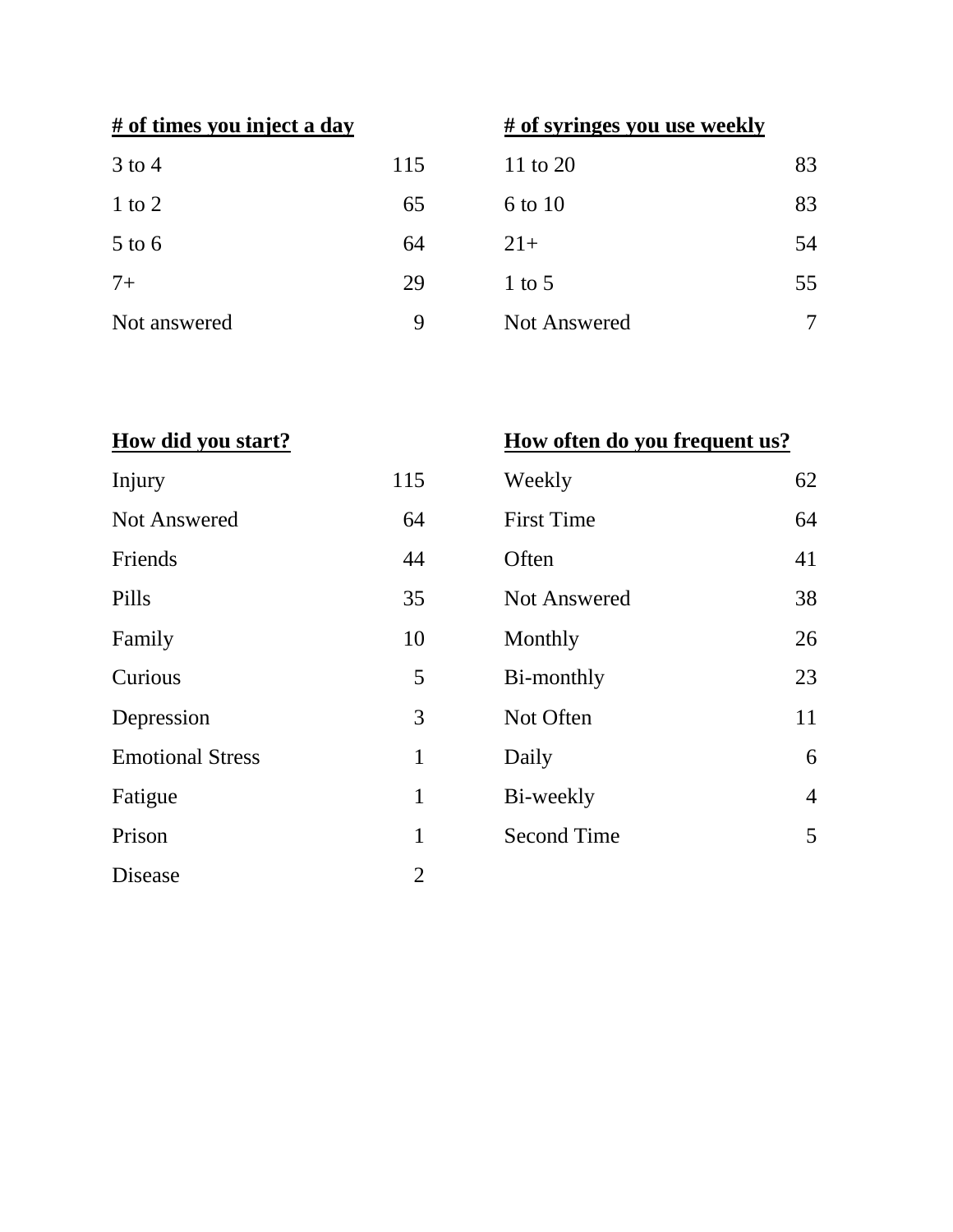| How often do you share syringes |     | Age when you began using |     |
|---------------------------------|-----|--------------------------|-----|
| <b>Never</b>                    | 198 | 18 to 35                 | 135 |
| Rarely $(25%)$                  | 61  | <b>Not Answered</b>      | 62  |
| Sometimes (50%)                 | 8   | 17<                      | 54  |
| Not Answered                    | 9   | $36$ to $60$             | 31  |
| Often $(75%)$                   | 5   |                          |     |

# **Age when you began using**

| 18 to 35            | 135 |
|---------------------|-----|
| <b>Not Answered</b> | 62  |
| 17<                 | 54  |
| 36 to 60            | 31  |

| How did you hear about us? |     | Plans to stop using? |     |
|----------------------------|-----|----------------------|-----|
| Friends                    | 199 | Yes                  | 201 |
| Internet                   | 37  | N <sub>o</sub>       | 60  |
| <b>Not Answered</b>        | 21  | <b>Not Answered</b>  | 21  |
| <b>Streets</b>             | 9   |                      |     |
| <b>Staff/Partners</b>      | 7   |                      |     |
| Family                     | 8   |                      |     |
| Walk in                    |     |                      |     |

|  | Plans to stop using? |  |
|--|----------------------|--|
|  |                      |  |

| 9 | Yes            | 201 |
|---|----------------|-----|
| 7 | N <sub>0</sub> | 60  |
| 1 | Not Answered   | 21  |

| Do you want help to stop? |     | Do you have support system |     |
|---------------------------|-----|----------------------------|-----|
| Not Answered              | 156 | Yes                        | 233 |
| N <sub>0</sub>            | 89  | No                         | 50  |
| Yes                       | 37  | Not Answered               | Q   |

# **Do you have support system?**

| Yes            | 233 |
|----------------|-----|
| N <sub>0</sub> | 50  |
| Not Answered   |     |